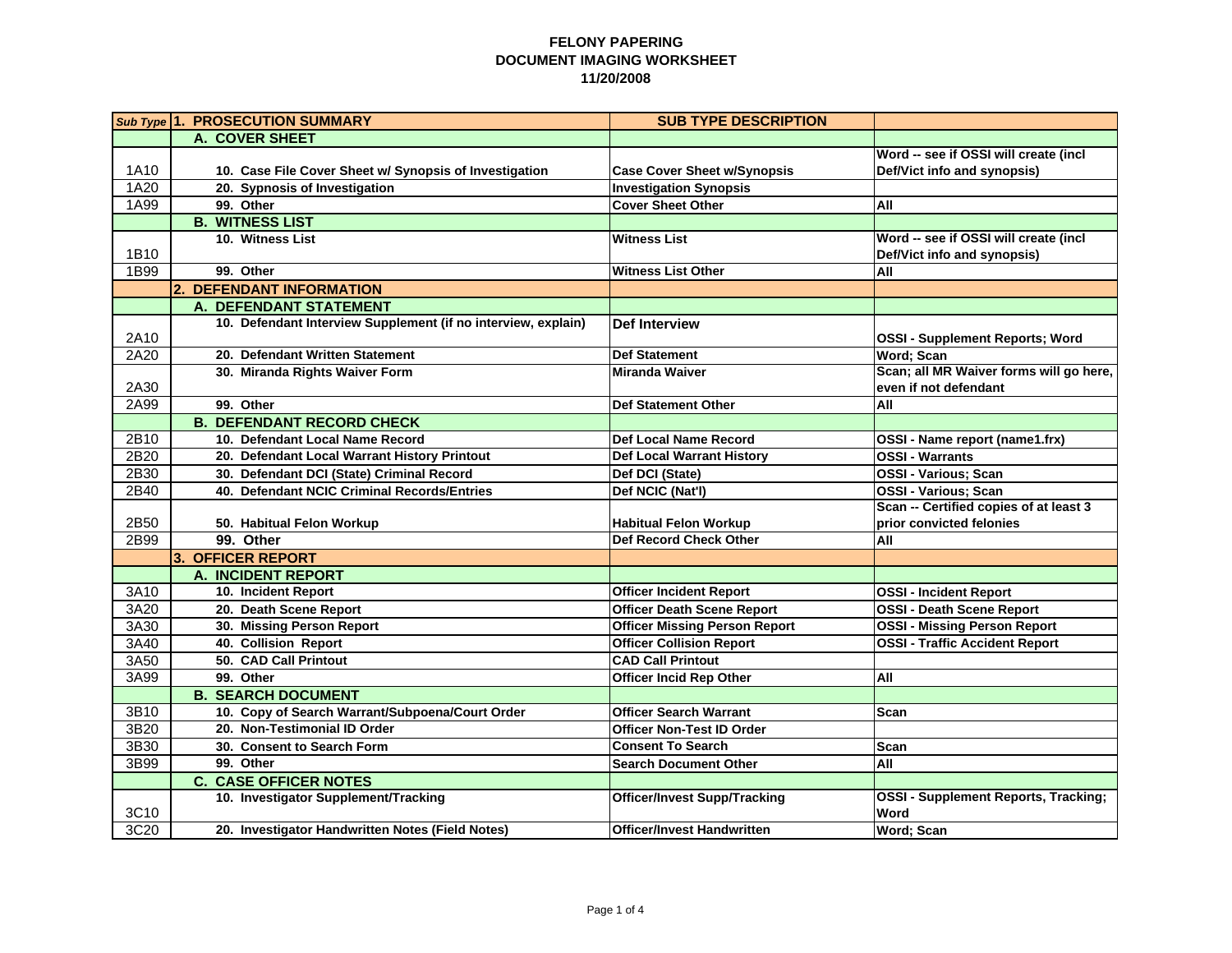|      | 30. Investigative Lead/Tip                                 | <b>Officer/Invest Lead/Tip</b>   | <b>OSSI - Report from Inv Leads and</b>     |  |
|------|------------------------------------------------------------|----------------------------------|---------------------------------------------|--|
| 3C30 |                                                            |                                  | <b>Crimestoppers</b>                        |  |
| 3C99 | 99. Other                                                  | <b>Officer/Invest Other</b>      | All                                         |  |
|      | D. OTHER OFFICER STATEMENTS -- WRITTEN/TYPED/E-MAILED      |                                  |                                             |  |
|      | 10. Responding/Assisting Officer Supplement                | <b>Other Officer RO Docs</b>     | <b>OSSI - Supplement Reports; Tracking;</b> |  |
| 3D10 |                                                            |                                  | Word; Scan                                  |  |
| 3D20 | 20. K9 Report                                              | Other Officer K-9 Report         | <b>OSSI - Canine Reports</b>                |  |
| 3D30 | 30. CVSA Request/Polygraph Request/Results of Test         | Other Officer CVSA/Polygraph     | Word; Scan                                  |  |
| 3D99 | 99. Other                                                  | <b>Officer Other</b>             | All                                         |  |
|      | <b>E. FORFEITURE</b>                                       |                                  |                                             |  |
|      | 10. Federal Forfeiture Documentation (DAG 71) and/or State | <b>Forfeiture Documentation</b>  | Word: Scan -- document could be             |  |
| 1E10 | <b>Forfeiture Documentation (Drug Tax, Etc)</b>            |                                  | templated standardized form                 |  |
| 1E99 | 99. Other                                                  | <b>Forfeiture Other</b>          | All                                         |  |
|      | 4. NON-DEFENDANT INTERVIEW STATEMENT                       |                                  |                                             |  |
|      | A. PHOTO LINE UP                                           |                                  |                                             |  |
| 4A10 | 10. Lineup                                                 | Lineup                           | OSSI - Lineups; Scan                        |  |
| 4A20 | 20. Eyewitness Identification Advisal                      | <b>Evewitness ID Advisal</b>     | Scan                                        |  |
| 4A99 | 99. Other                                                  | <b>Lineup Other</b>              | All                                         |  |
|      | <b>B. VICTIM INFORMATION</b>                               |                                  |                                             |  |
| 4B10 | 10. Victim Interview Supplement                            | <b>Victim Interview</b>          | <b>OSSI - Supplement Reports; Word</b>      |  |
| 4B20 | 20. Victim Written Statement                               | <b>Victim Statement</b>          | <b>Word: Scan</b>                           |  |
| 4B30 | 30. Forgery Affidavit                                      | <b>Ck Forgery Affidavit</b>      | Scan                                        |  |
| 4B40 | 40. Victim Local Name Record                               | <b>Victim Local Name Record</b>  | OSSI - Name report (name1.frx)              |  |
| 4B99 | 99. Other                                                  | <b>Victim Other</b>              | All                                         |  |
|      | <b>C. ALL OTHER PERSONS INFORMATION</b>                    |                                  | Susp never chrgd go here; in OSSI           |  |
|      |                                                            |                                  | they will be susp, vict, etc. but in DM it  |  |
|      |                                                            |                                  | will be all one                             |  |
| 4C10 | 10. Witness Persons Interview Supplement                   | <b>Wit/Sus Interview</b>         | <b>OSSI - Supplement Reports; Word</b>      |  |
| 4C20 | 20. Witness Persons Written Statement                      | <b>Wit/Sus Statement</b>         | <b>Word</b> ; Scan                          |  |
| 4C30 | 30. Witness Persons Local Name Record                      | <b>Wit/Sus Local Name Record</b> | OSSI - Name report (name1.frx)              |  |
| 4C99 | 99. Other                                                  | <b>Wit/Sus Other</b>             | All                                         |  |
|      | 5. PHYSICAL EVIDENCE                                       |                                  |                                             |  |
|      | A. LAB REPORT                                              |                                  |                                             |  |
| 5A10 | 10. Drug                                                   | Lab Drug                         | Scan                                        |  |
| 5A20 | 20. Fingerprint                                            | Lab Fingerprint                  | <b>Scan</b>                                 |  |
| 5A30 | <b>30. DNA</b>                                             | <b>Lab DNA</b>                   | Scan                                        |  |
| 5A40 | 40. Ballistics (includes Certified Mail & Analysis)        | Lab Ballistics                   | <b>Scan</b>                                 |  |
| 5A99 | 99. Other                                                  | <b>Lab Other</b>                 | All                                         |  |
|      | <b>B. INVENTORY/PROPERTY SHEET</b>                         |                                  |                                             |  |
| 5B10 | 10. Laboratory Submission Sheet                            | <b>Inventory Lab Sheet</b>       | Scan                                        |  |
| 5B20 | 20. Inventory/Property Sheet                               | <b>Inventory Property Sheet</b>  | OSSI - P/E reports; Scan                    |  |
| 5B30 | 30. Vehicle Inventory Sheet                                | <b>Inventory Vehicle Sheet</b>   | OSSI - P/E reports; Scan                    |  |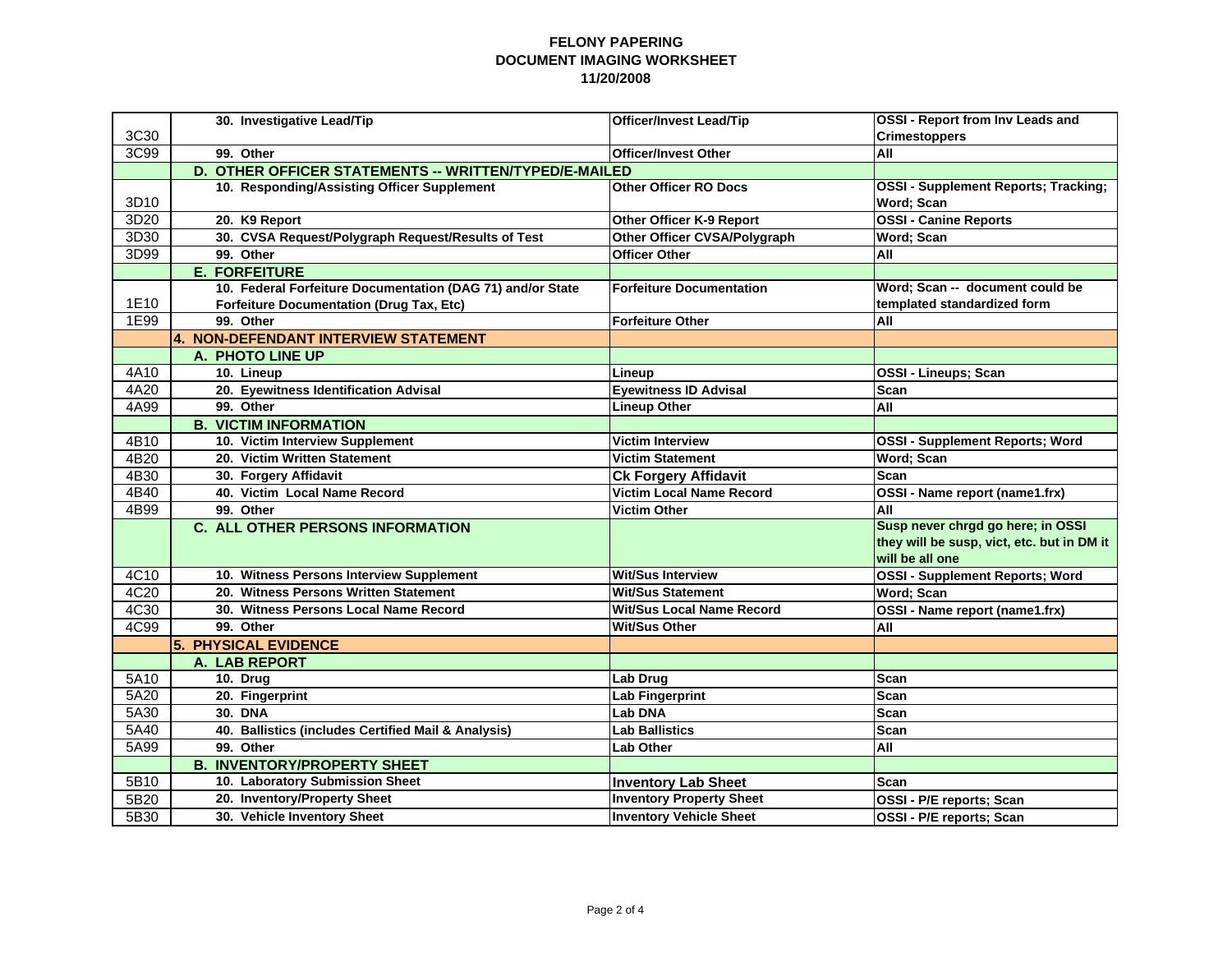| 5B99 | 99. Other                                       | <b>Inventory Other</b>          | All                            |
|------|-------------------------------------------------|---------------------------------|--------------------------------|
|      | <b>C. AUDIO/VIDEO EVIDENCE</b>                  |                                 |                                |
| 5C10 | 10. Defendant                                   | <b>Aud/Vid Defendant</b>        | <b>Electronic</b>              |
| 5C11 | 11. Jail Call                                   | <b>Aud/Vid Jail Call</b>        | Electronic                     |
| 5C20 | 20. Victim                                      | <b>Aud/Vid Victim</b>           | <b>Electronic</b>              |
| 5C30 | 30. Witness                                     | <b>Aud/Vid Witness</b>          | <b>Electronic</b>              |
| 5C40 | 40. 911 Call                                    | Aud/Vid 911 Call                | <b>Electronic</b>              |
| 5C50 | 50. In Car Camera                               | <b>Aud/Vid In-Car Camera</b>    | <b>Electronic</b>              |
| 5C60 | 60. Crime Scene                                 | <b>Aud/Vid Crime Scene</b>      | <b>Electronic</b>              |
| 5C70 | 70. Security/Surveilance                        | <b>Aud/Vid Security/Surveil</b> | Electronic                     |
| 5C99 | 99. Other                                       | <b>Aud/Vid Other</b>            | All                            |
|      | <b>D. PHOTOGRAPH</b>                            |                                 |                                |
| 5D10 | 10. Crime Scene                                 | <b>Photo Crime Scene</b>        |                                |
| 5D20 | 20. Autopsy                                     | <b>Photo Autopsy</b>            |                                |
| 5D30 | 30. Mugshot                                     | <b>Photo Mugshot</b>            | <b>OSSI - Mugshots</b>         |
| 5D40 | 40. Surveillance                                | <b>Photo Surveil</b>            |                                |
| 5D99 | 99. Other                                       | <b>Photo Other</b>              | All                            |
|      | <b>E. EVIDENCE DOCUMENT</b>                     |                                 |                                |
| 5E10 | 10. Copies of Check, Receipt, Pawn Ticket, etc. | <b>Evid Copies</b>              | Scan                           |
| 5E99 | 99. Other                                       | <b>Evid Other</b>               | All                            |
|      | <b>F. CRIME SCENE REPORT</b>                    |                                 |                                |
| 5F10 | 10. Crime Scene Report (FORENSICS)              | <b>Crime Scene Report</b>       | <b>Scan</b>                    |
| 5F20 | 20. Crime Scene Sketch (FORENSICS)              | <b>Crime Scene Sketch</b>       | Scan                           |
| 5F99 | 99. Other                                       | <b>Crime Scene Other</b>        | All                            |
|      | <b>G. MEDICAL</b>                               |                                 |                                |
| 5G10 | 10. ME Report                                   | <b>Med ME Report</b>            | <b>Scan</b>                    |
| 5G20 | 20. Autopsy Report                              | <b>Med Autopsy Report</b>       | Scan                           |
| 5G30 | 30. Hospital Release                            | <b>Med Hospital Release</b>     | Scan; Electronic from hospital |
| 5G40 | 40. Medical Record                              | Med Medical Record              | Scan; Electronic from hospital |
| 5G50 | 50. EMS Record                                  | Med EMS Record                  |                                |
| 5G99 | 99. Other                                       | <b>Med Other</b>                | All                            |
|      | <b>H. SBI REPORT</b>                            |                                 |                                |
| 5H10 | 10. SBI Report                                  | <b>SBI Report</b>               |                                |
| 5H99 | 99. Other                                       | <b>SBI Report Other</b>         | All                            |
|      | <b>6. ARREST INFORMATION</b>                    |                                 |                                |
|      | A. ARREST                                       |                                 |                                |
| 6A10 | 10. Report                                      | <b>Arrest Report</b>            |                                |
| 6A20 | 20. Affidavit                                   | <b>Arrest Affidavit</b>         |                                |
| 6A30 | 30. Sheet                                       | <b>Arrest Sheet</b>             | <b>OSSI - Arrest Sheet</b>     |
| 6A99 | 99. Other                                       | <b>Arrest Other</b>             | All                            |
|      | <b>B. WARRANT</b>                               |                                 |                                |
| 6B10 | 10. Warrant                                     | <b>Warr Warrant</b>             | <b>OSSI - Warrant</b>          |